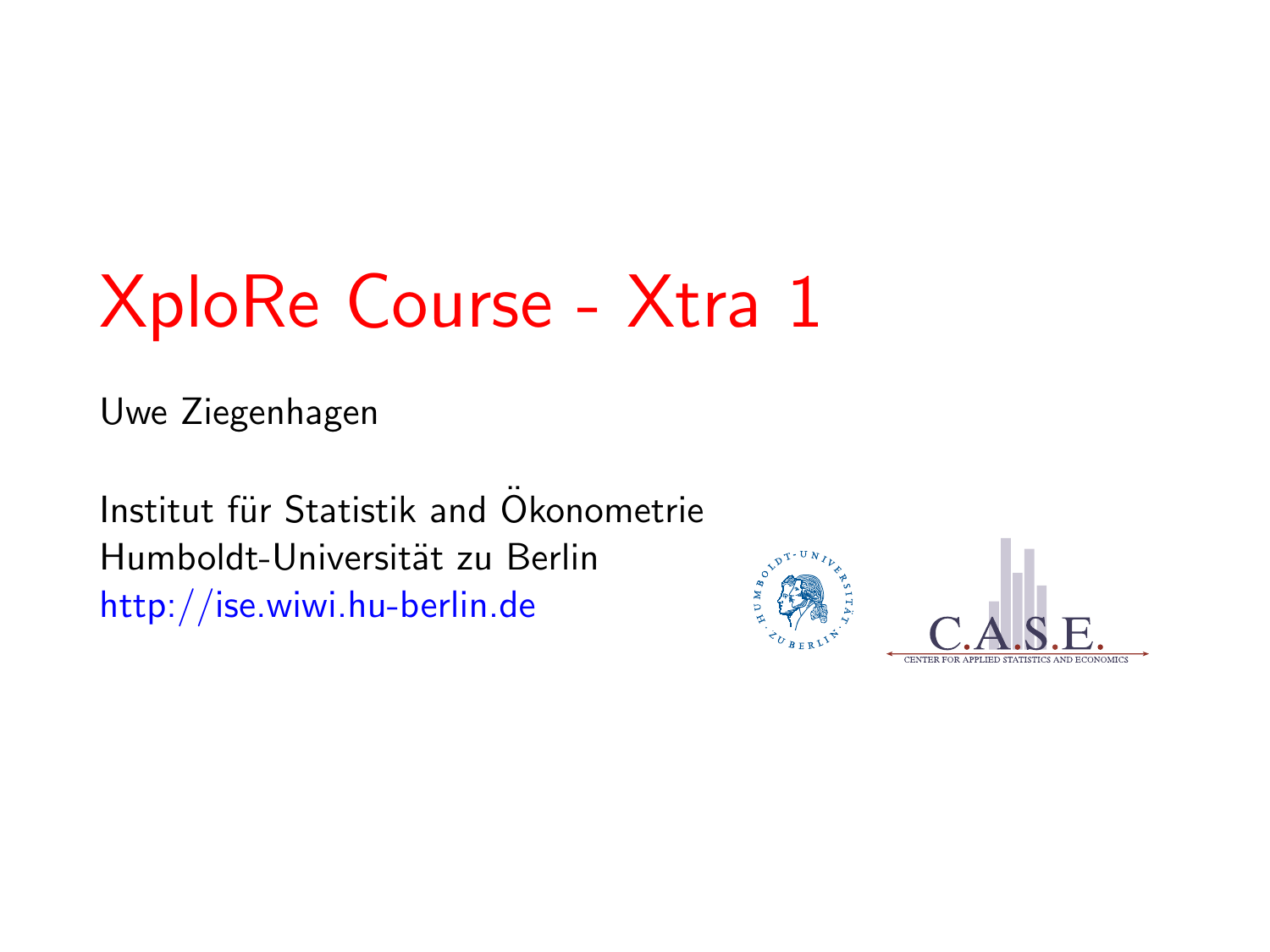setmaskp(data, color, layout, size) influences the layout, size and color of data points

setmaskl(data, lines, color, type, thickness) influences the layout, size, type and color between data points setmaskt(data, labels, color, direction, size) influences the appearance of text at the data points

setgopt(d,row,col, optname1,optval1,..., optnameN,optvalN) influences several parameters of plots and displays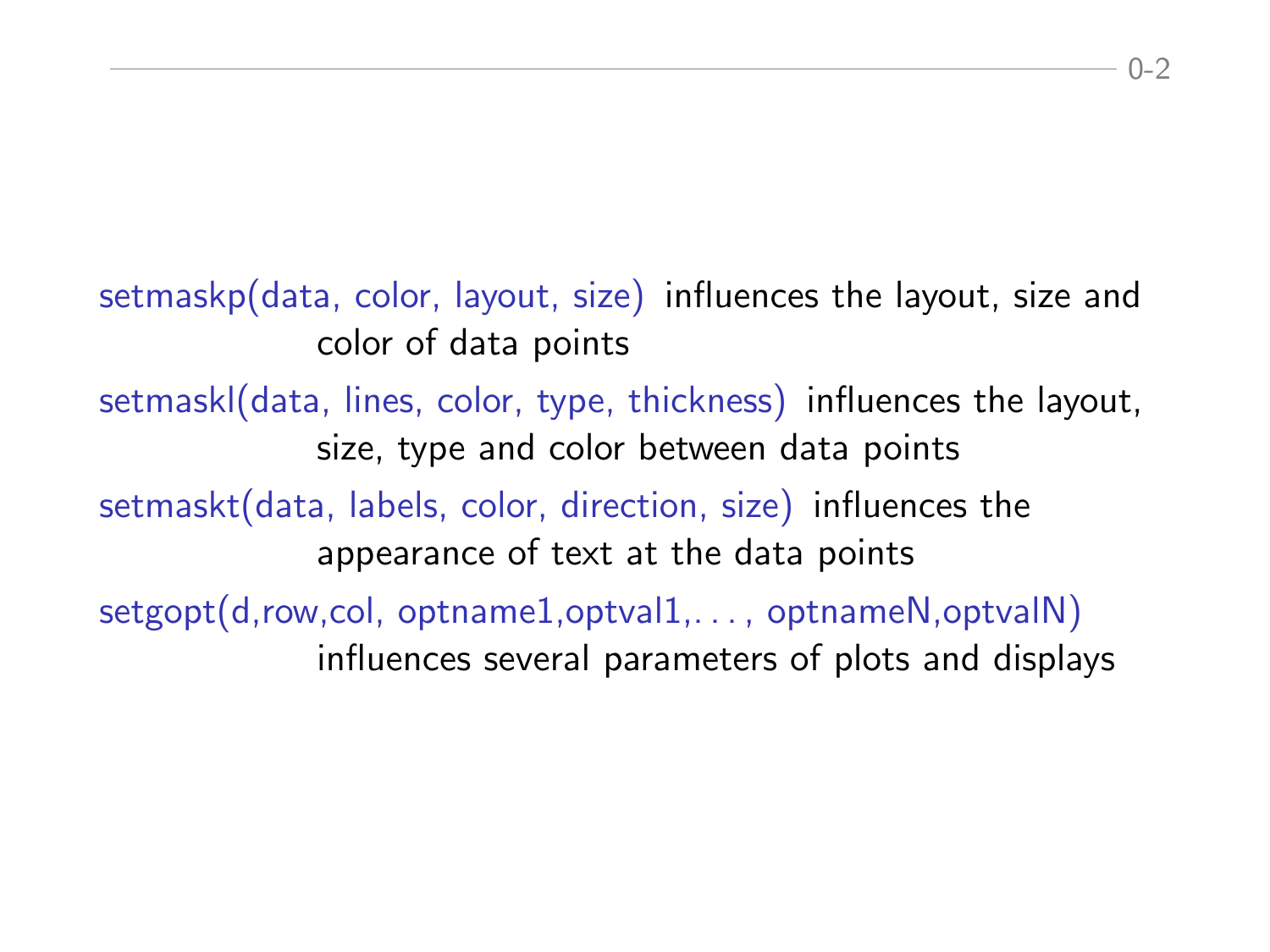```
1 \times = 1:100|2| y = sin(x/20) + uniform(100)/53 data = x^*y4 \mid setmaskp (data, 4, 3, 8)
5 \mid d = \text{createdisplay} (1, 1)6 show (d, 1, 1, data)
```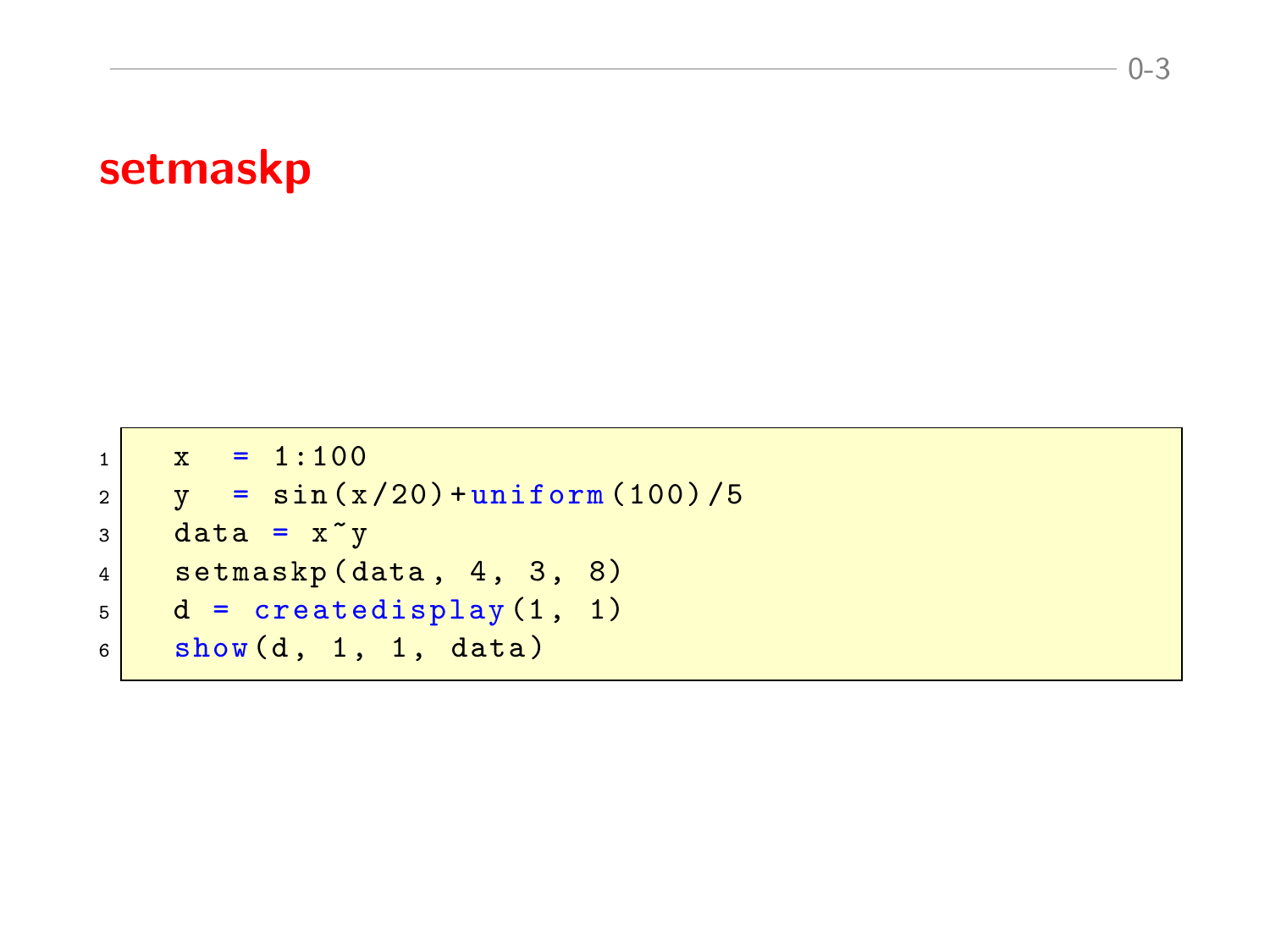

 $0 - 4$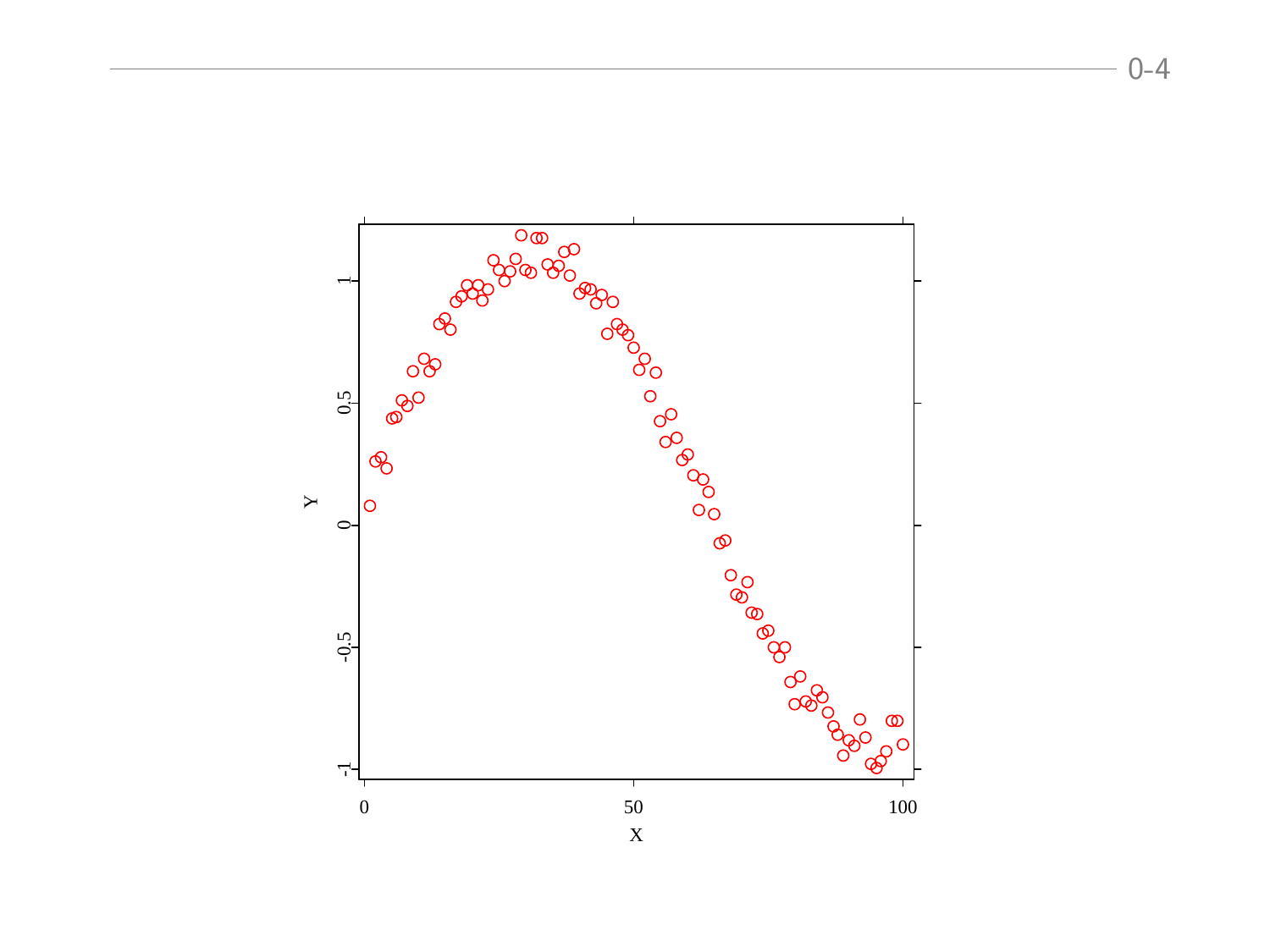setmaskp(data, color, layout, size)

color 0: black, 1: blue, 2: green, 3: cyan, 4: red, 5: magenta, 6: yellow, 7: white

layout 0: empty, 1: a point, 2: a rectangle, 3: a circle, 4: a triangle, 5: an X-symbol, 6: a rhombus, 7: a filled rectangle, 8: a filled circle, 9: a filled rhombus, 10: a filled triangle, 11: a cross, 12: a star, 13: a grid, 14: a different cross

size 0-15; the default size is 8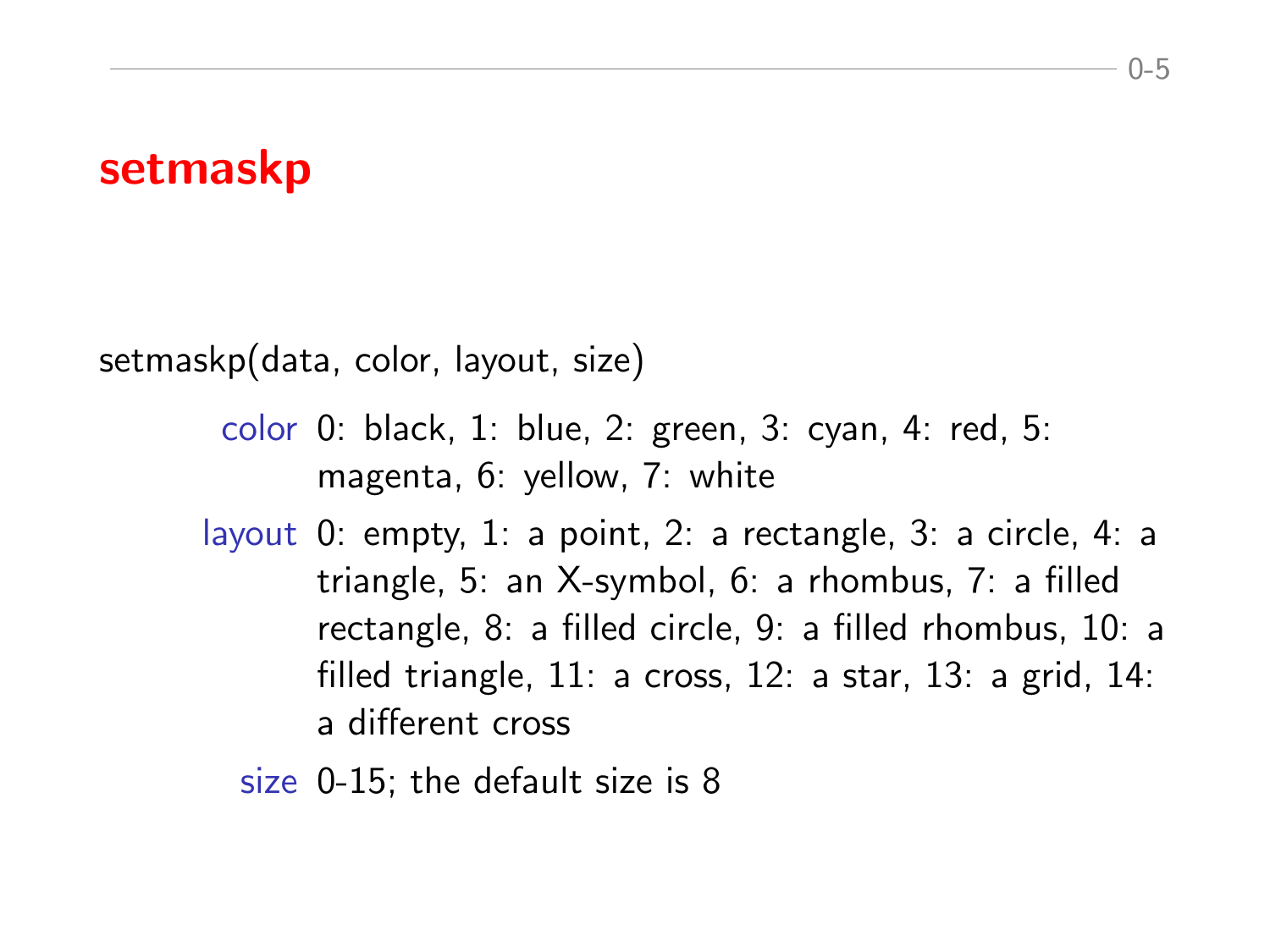```
1 \times = 1:100|z| y = \sin(x/20) + \text{uniform}(100)/53 data = x^{\sim}y4 setmaskp (data , 3* matrix (50) |5* matrix (50) ,
5 3*matrix (50) | 5* matrix (50), 8)
6 d = createdisplay (1, 1)7 show (d, 1, 1, data)
```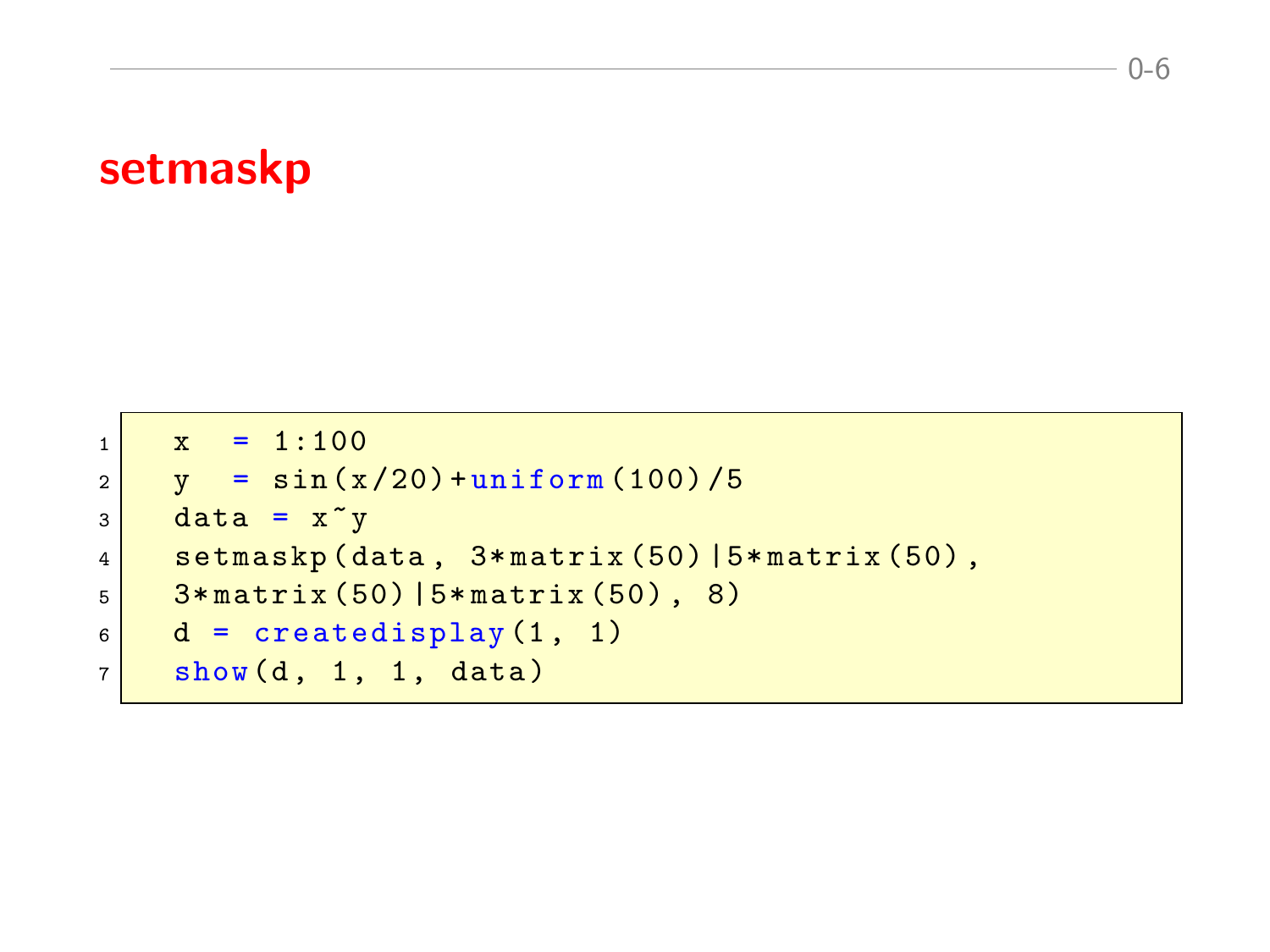

 $0 - 7$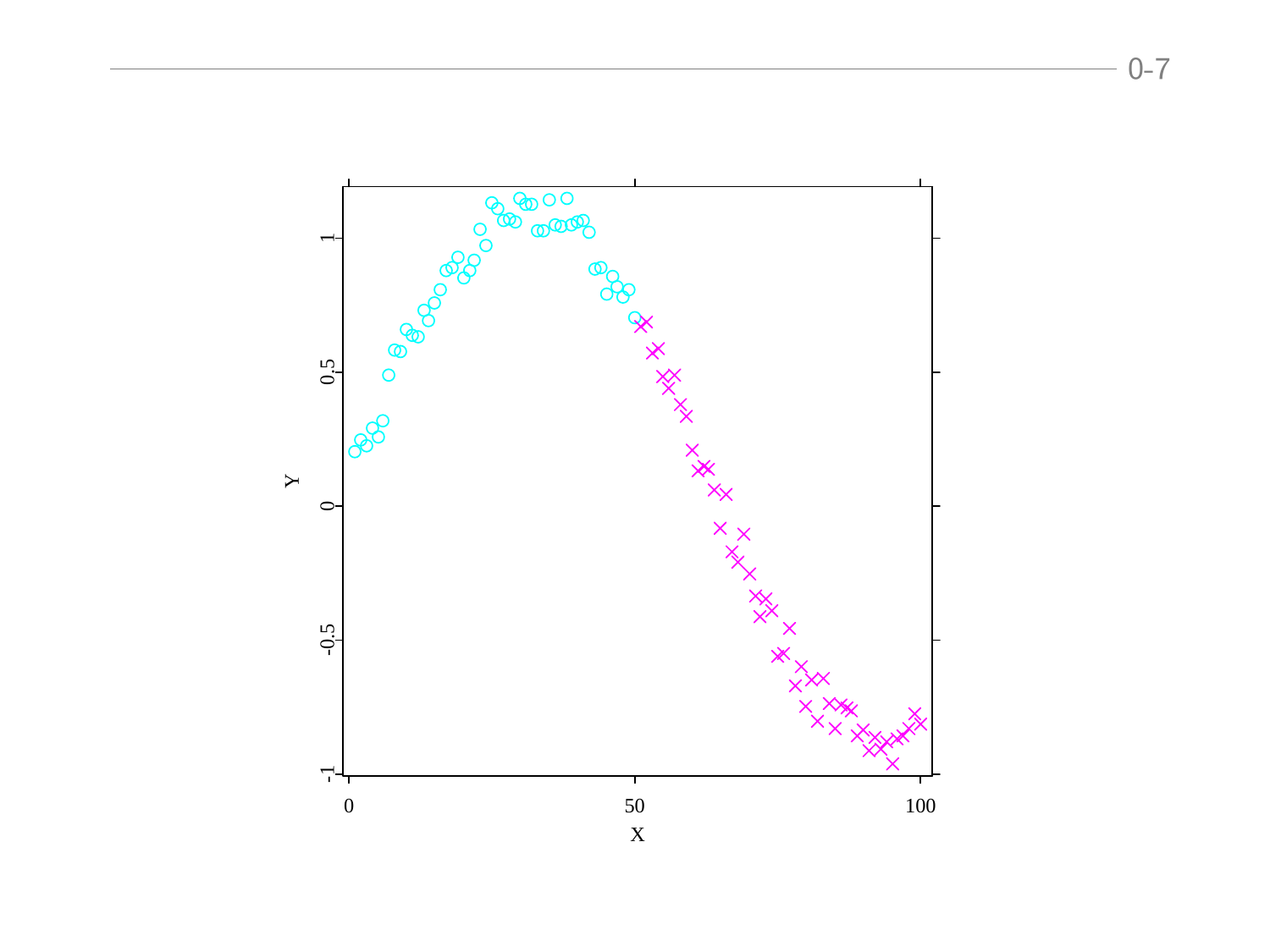```
_1 di= createdisplay (1, 1)2 \times 1:1003 \sqrt{y} = \sin(x/20) + \text{uniform}(100, 1)/104 \, \text{data=x} \text{y}5 \mid \text{color=4*matrix}(50) \mid 5*matrix (50)6 \vert layout=3*matrix (25) | 4*matrix (25) | 5*matrix (25)
    6*matrix(25)7 setmaskp (data, color, layout, 8)
s \midshow (di, 1, 1, data)
```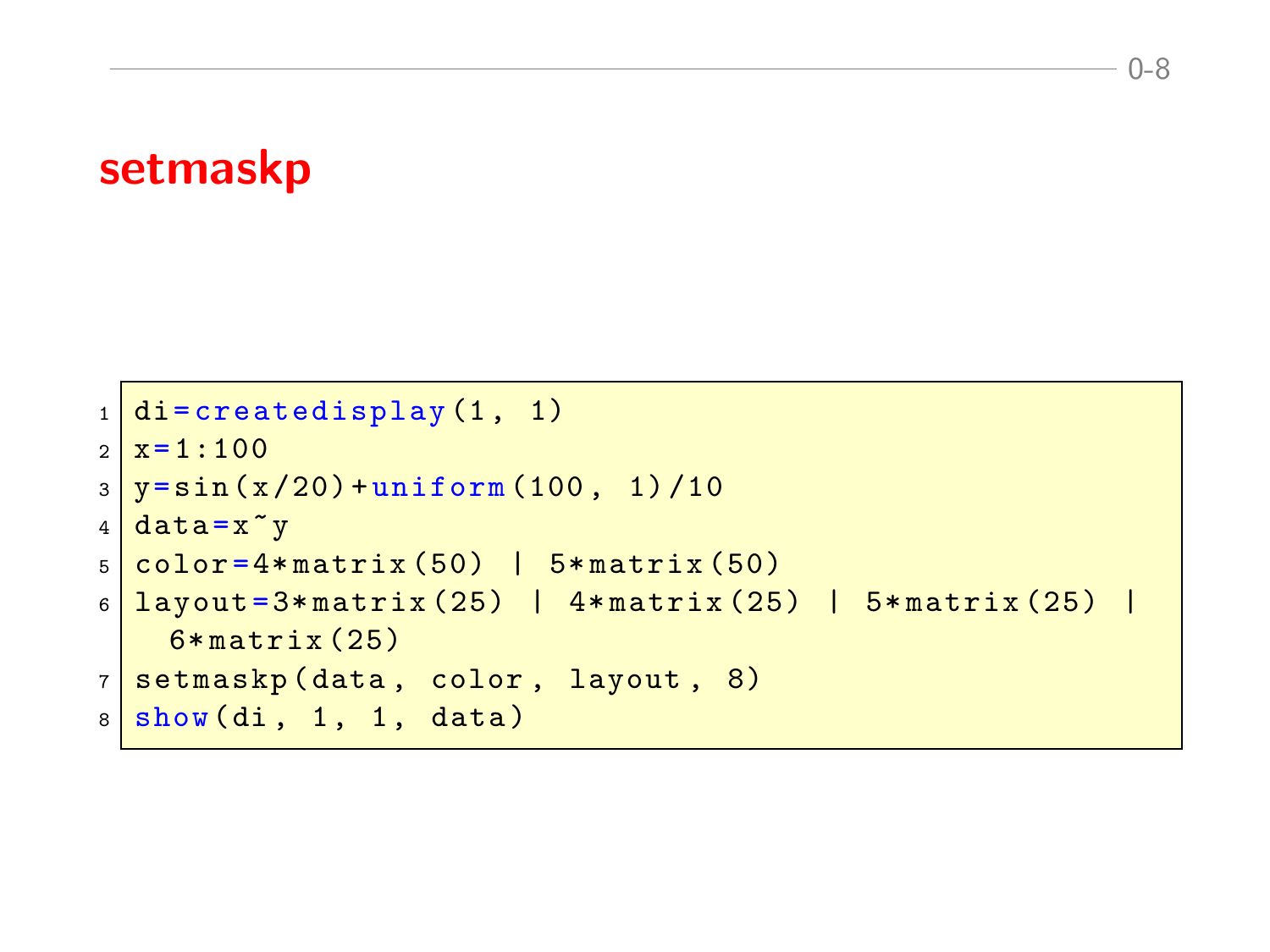## setmaskl

setmaskl(data, pmatrix, colornum, art, thick)

pmatrix which points to connect, one row per line, 0 interrupts

colornum color of each line, one row per line

art 0: invisible line, 1: solid line, 2: finely dashed line, 3: less finely dashed line, 4: even less finely dashed line thick 0: thinnest line, 15 thickest line possible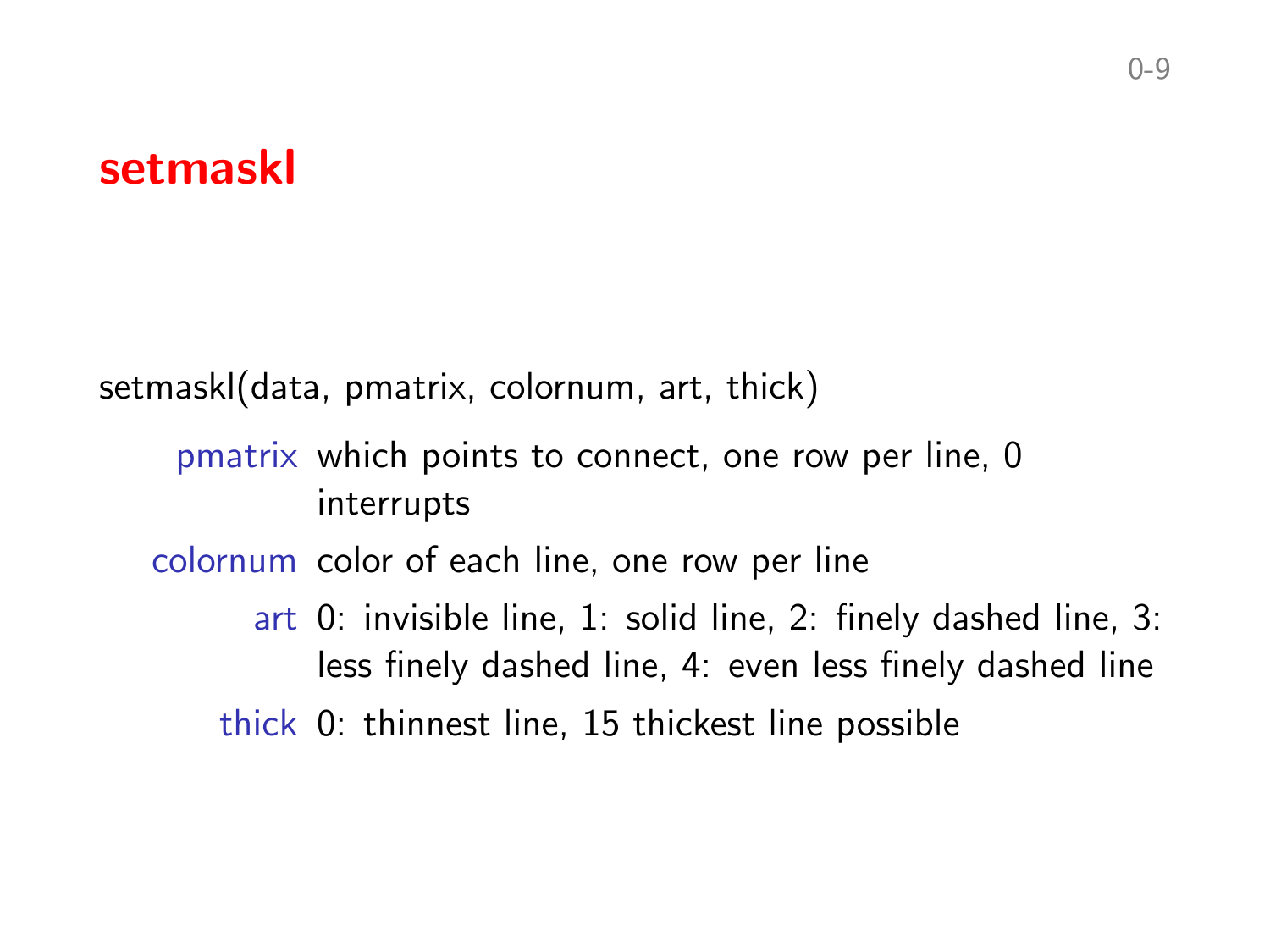# setmaskl

```
1 \mid d = createdisplay (1,1)2 \times 2 \times 10, 2) .* aseq (1, 10, 1)3 \text{pm} = (\text{#}(1, 2, 0, 4, 5, 0, 7, 8))4 \mid cn = 25 \text{ ar} = 16 th = 3
7 \times 7 setmaskl(x,pm,cn,ar,th)\vert show (d, 1, 1, x)
```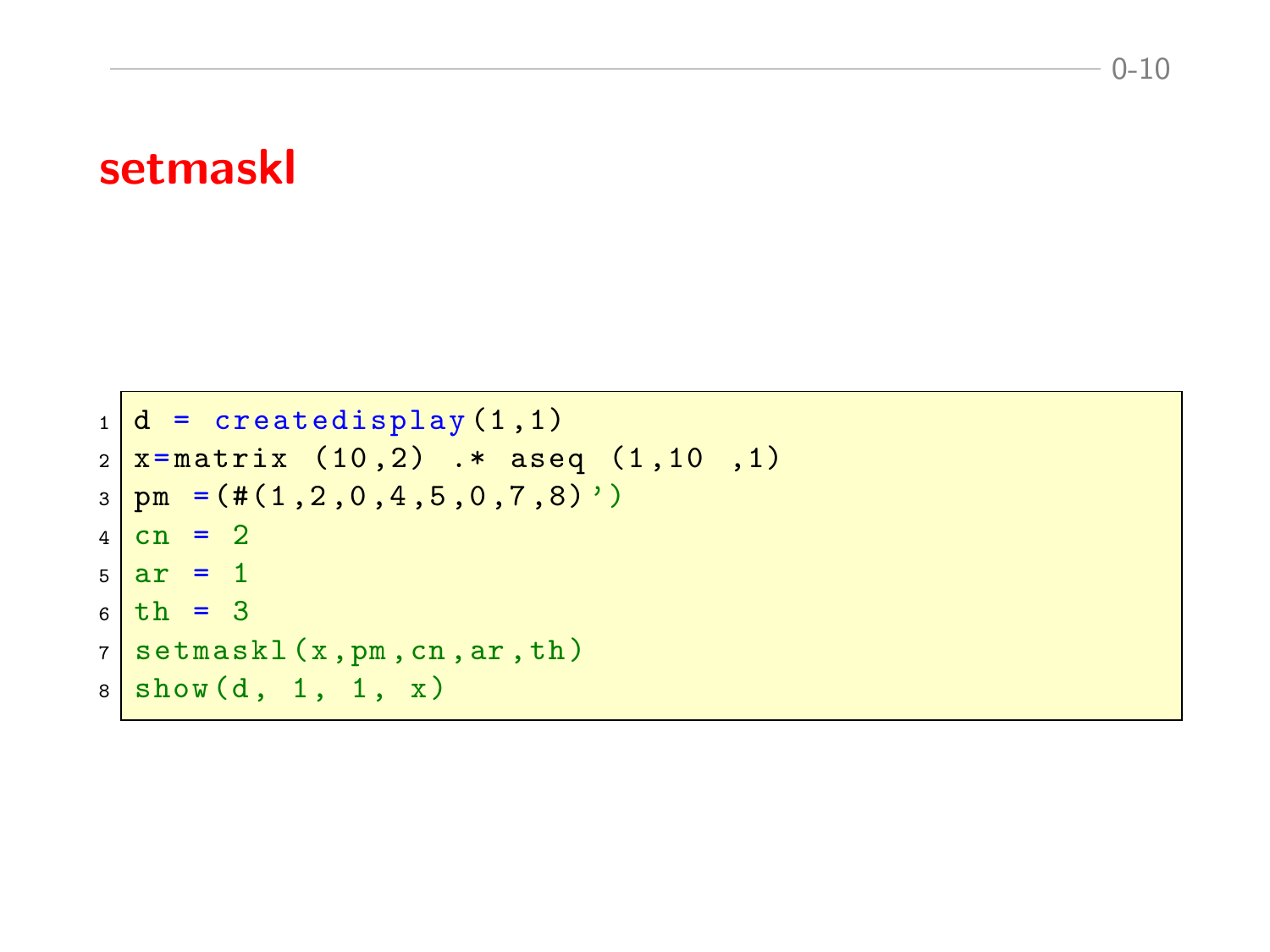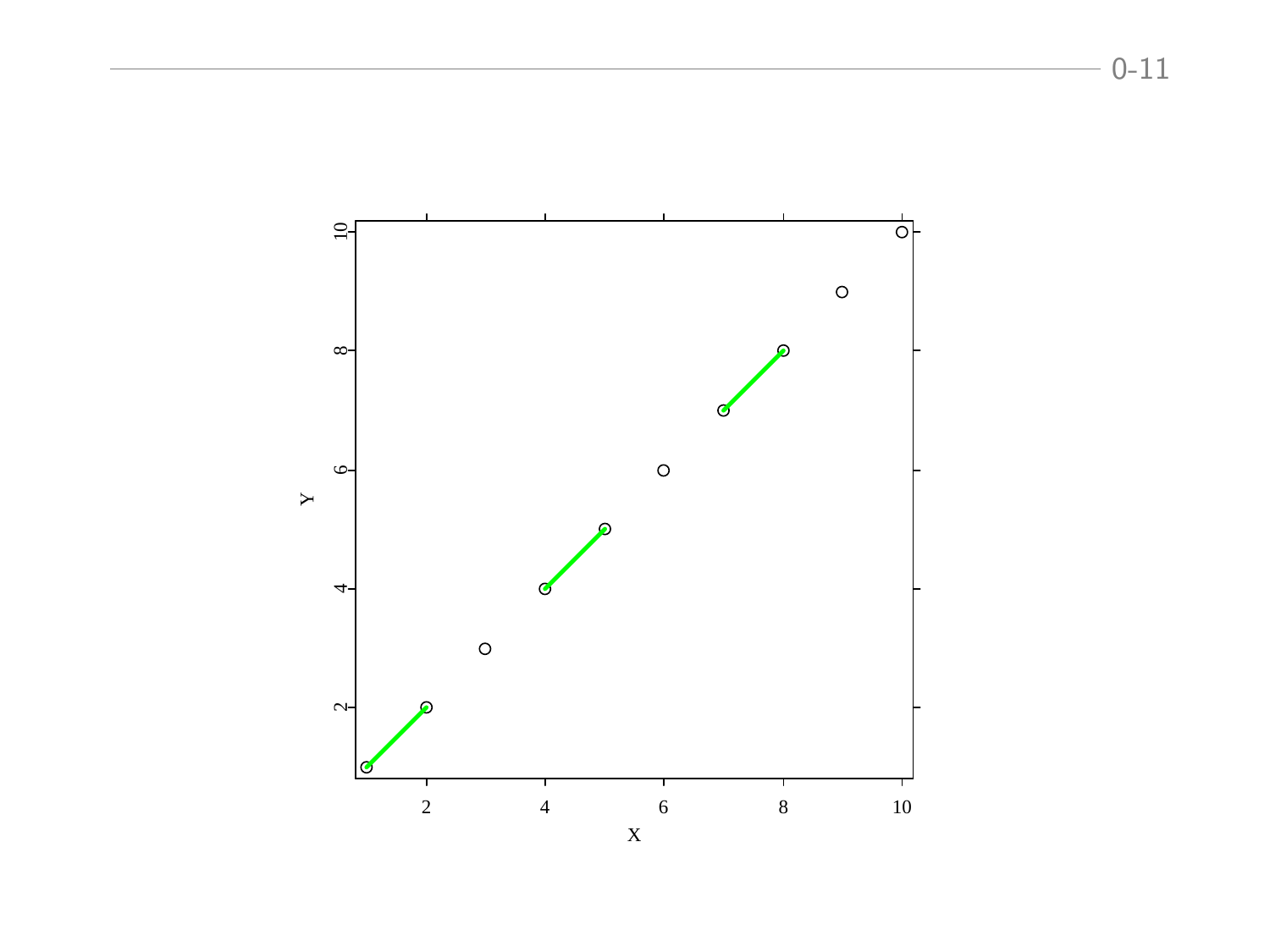setmaskt(data, labels, color, direction, size)

labels vector of labels, one row per point color 0: black, 1: blue, 2: green, 3: cyan, 4: red, 5: magenta, 6: yellow, 7: white direction -1: no label; 0: centered, 3: right, 6: below, 9: left, 12: above size 8 to 128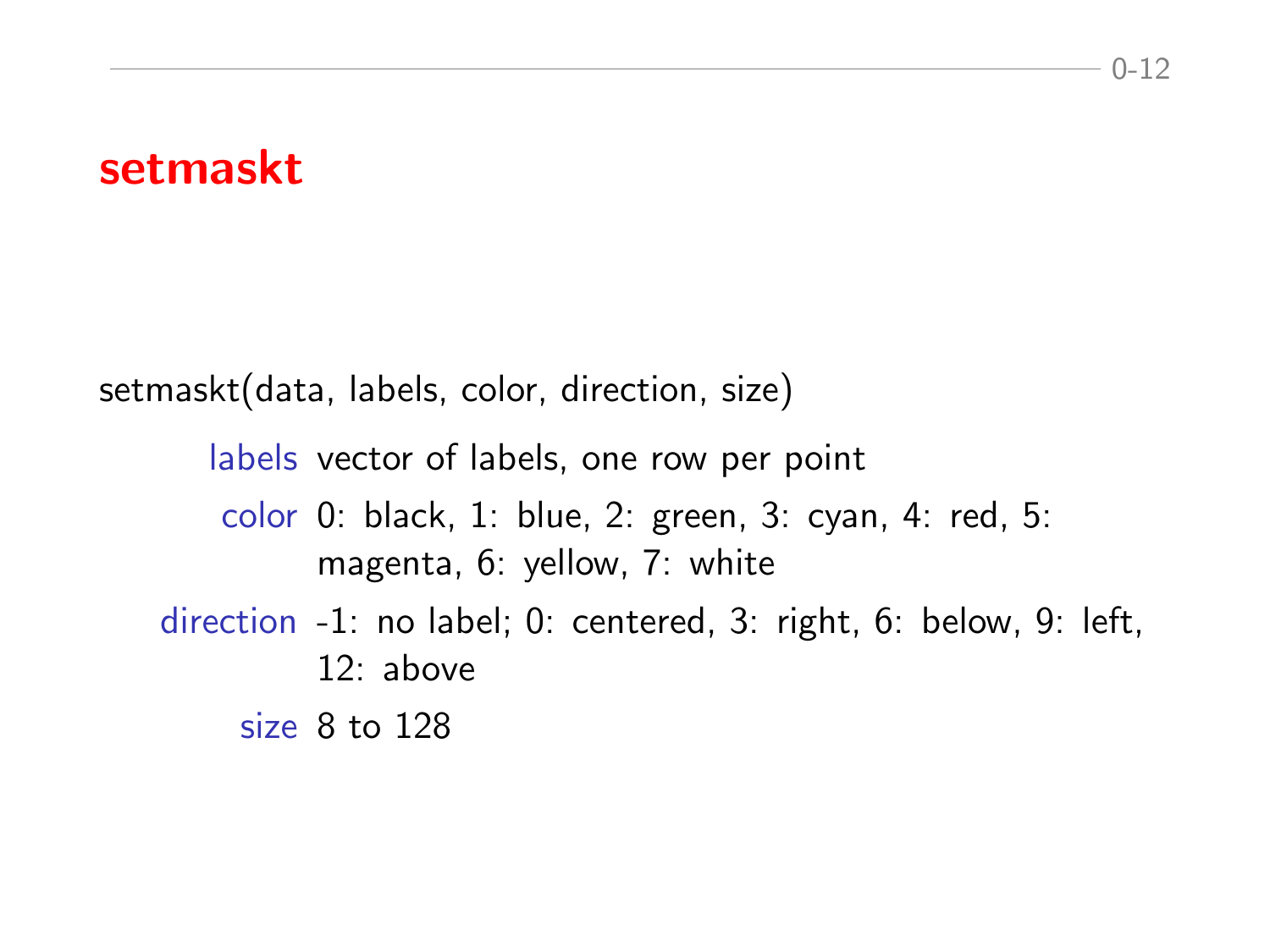```
x = 1:62 \times x = x^23 \mid d= createdisplay (1, 1)4 text =" Right "|" Under "|" Left "|" Over "|" Center "|"No"
5 \times 5 setmaskt (x, text, 1:6, 3|6|9|12|0|(-1), 10+2*x[,1])
6 \mid show(d, 1, 1, x)
```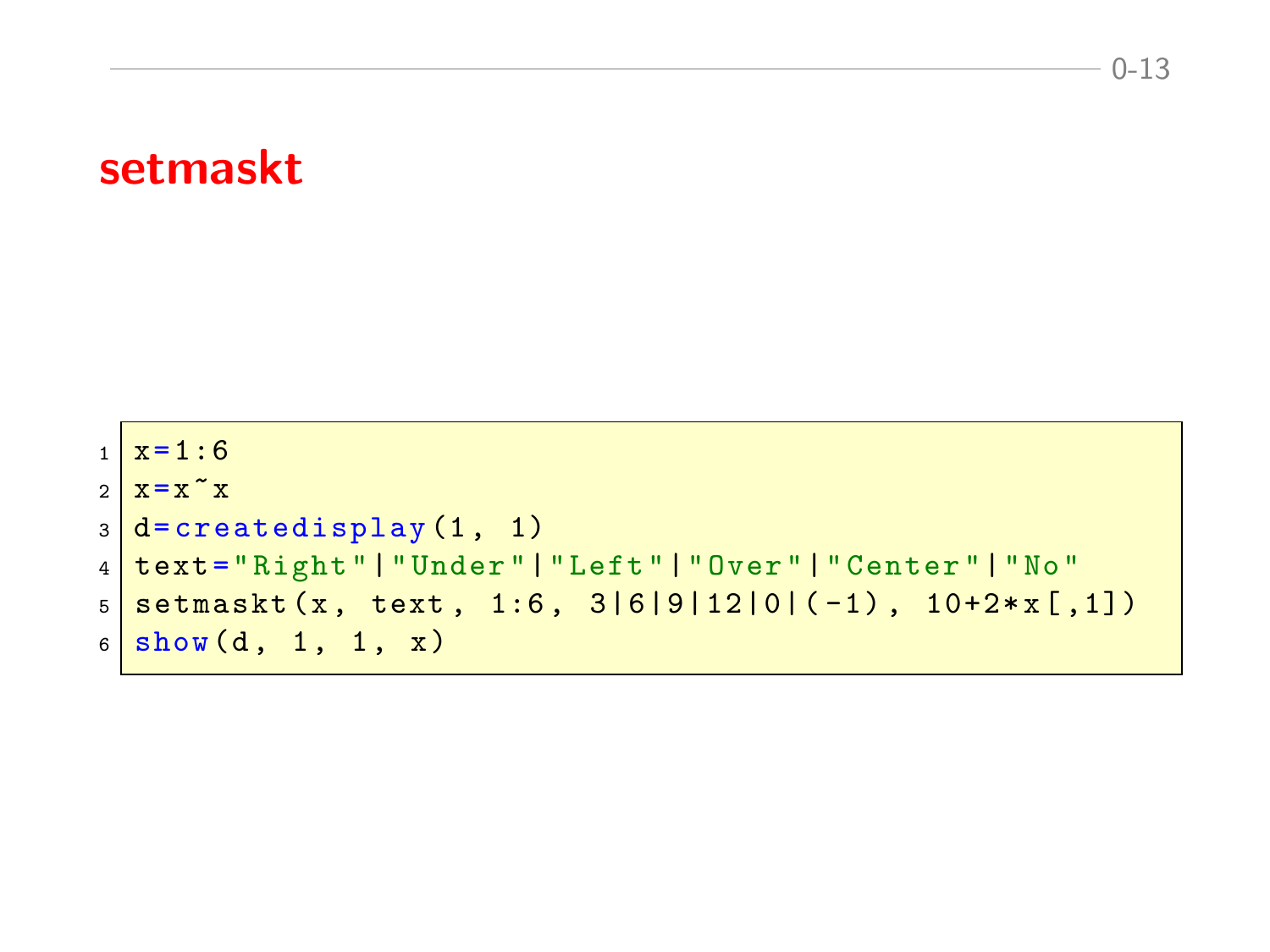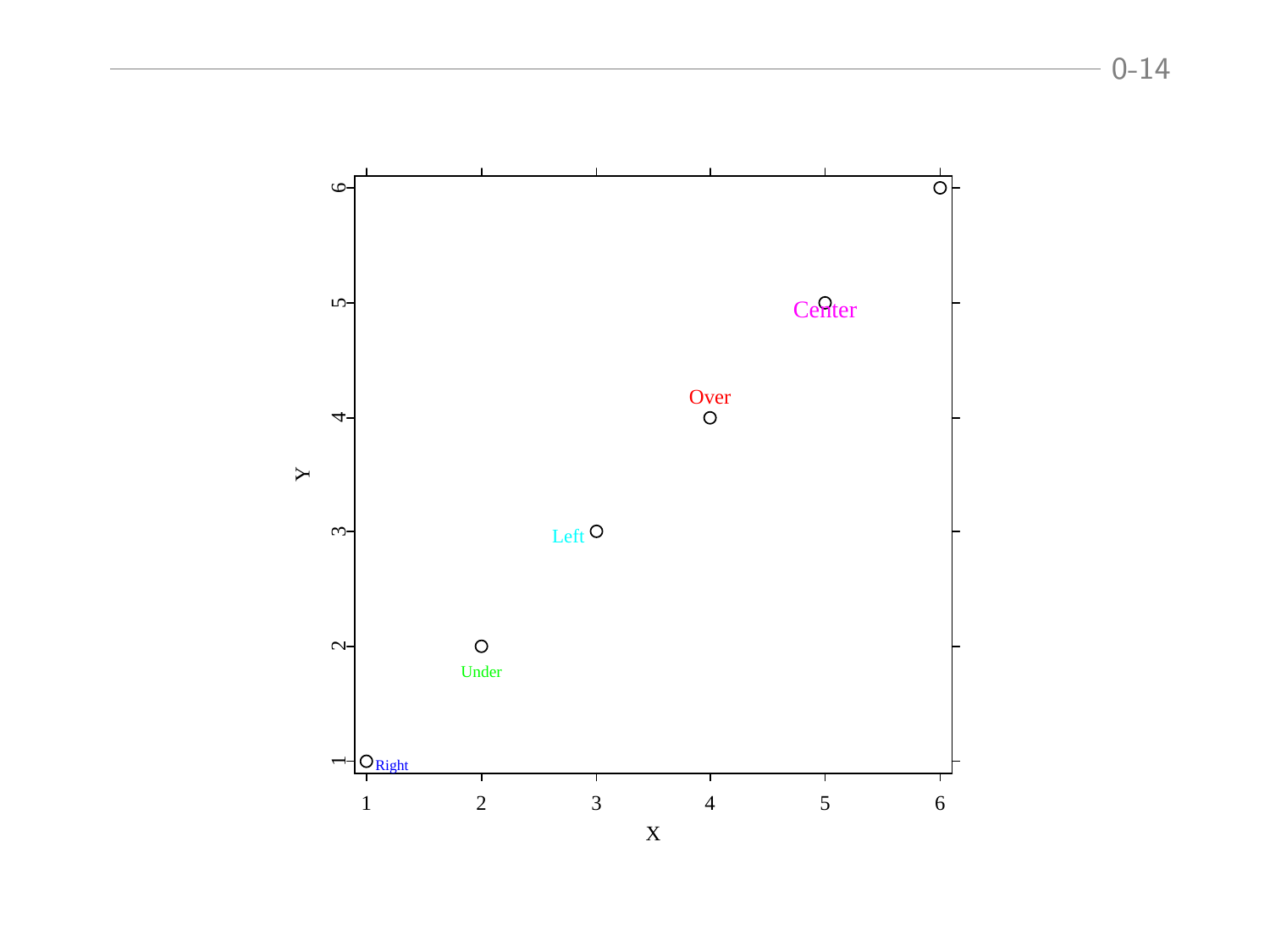# setgopt

title to change the headline of a plot, xlim to change the limits of the x-axis, ylim to change the limits of the y-axis, xoffset to change the width of the axis border, yoffset to change the height of the axis border, xvalue to change the values m and k of the transformation  $m+k*x$  (x-axis),

yvalue to change the values m and k of the transformation  $m+k*y$  (y-axis),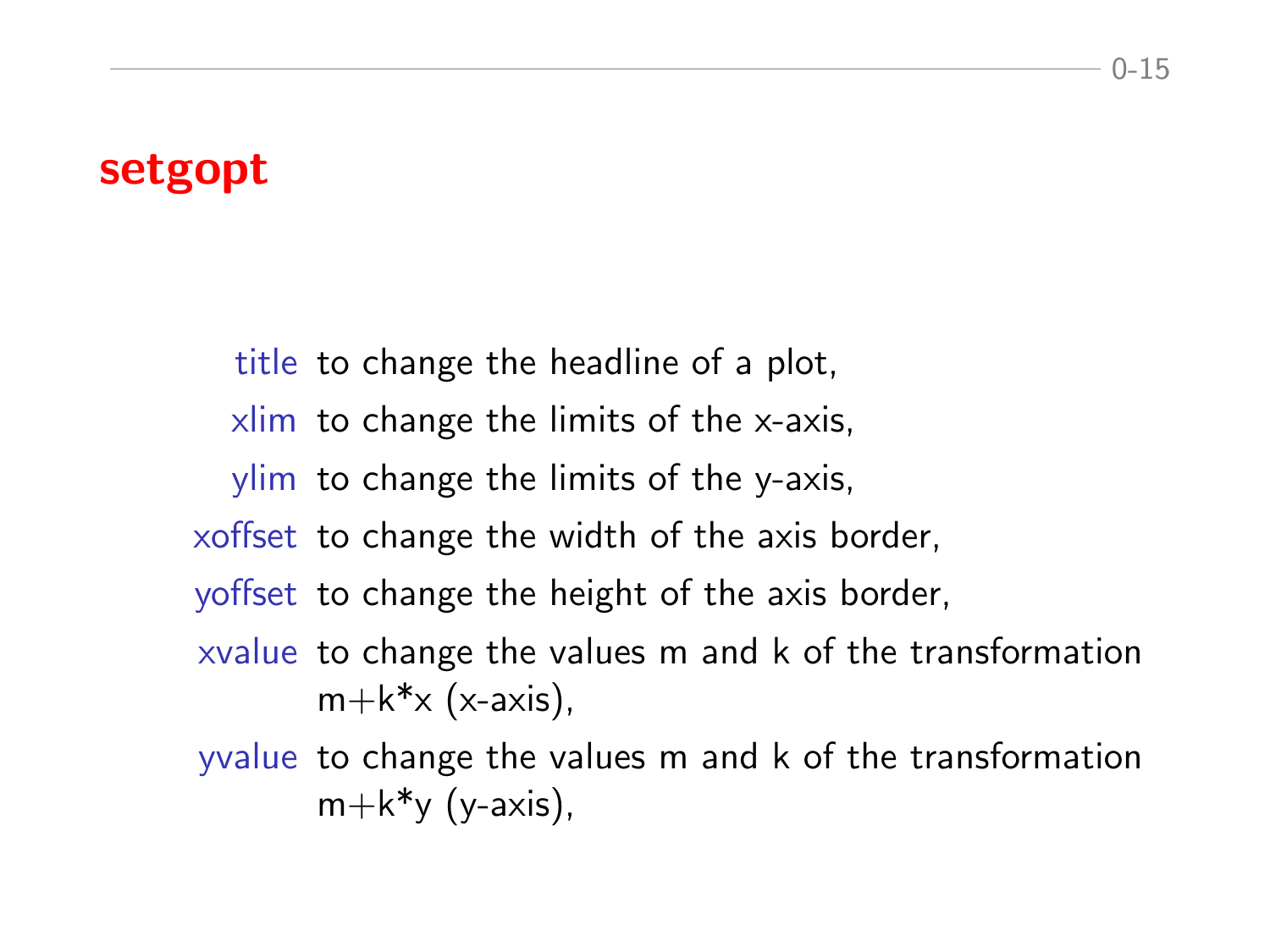# setgopt

- xorigin to change the coordinates of the origin for the tickmarks of the x-axis,
- yorigin to change the coordinates of the origin for the tickmarks of the y-axis,
- xmajor to change the major for the tickmarks of the x-axis,
- ymajor to change the major for the tickmarks of the y-axis,
- xlabel to change the label of the x-axis,
- ylabel to change the label of the y-axis,
- rotpoint to change the rotation point of the plot,
	- rotcos to change the rotation cosinus matrix of the plot,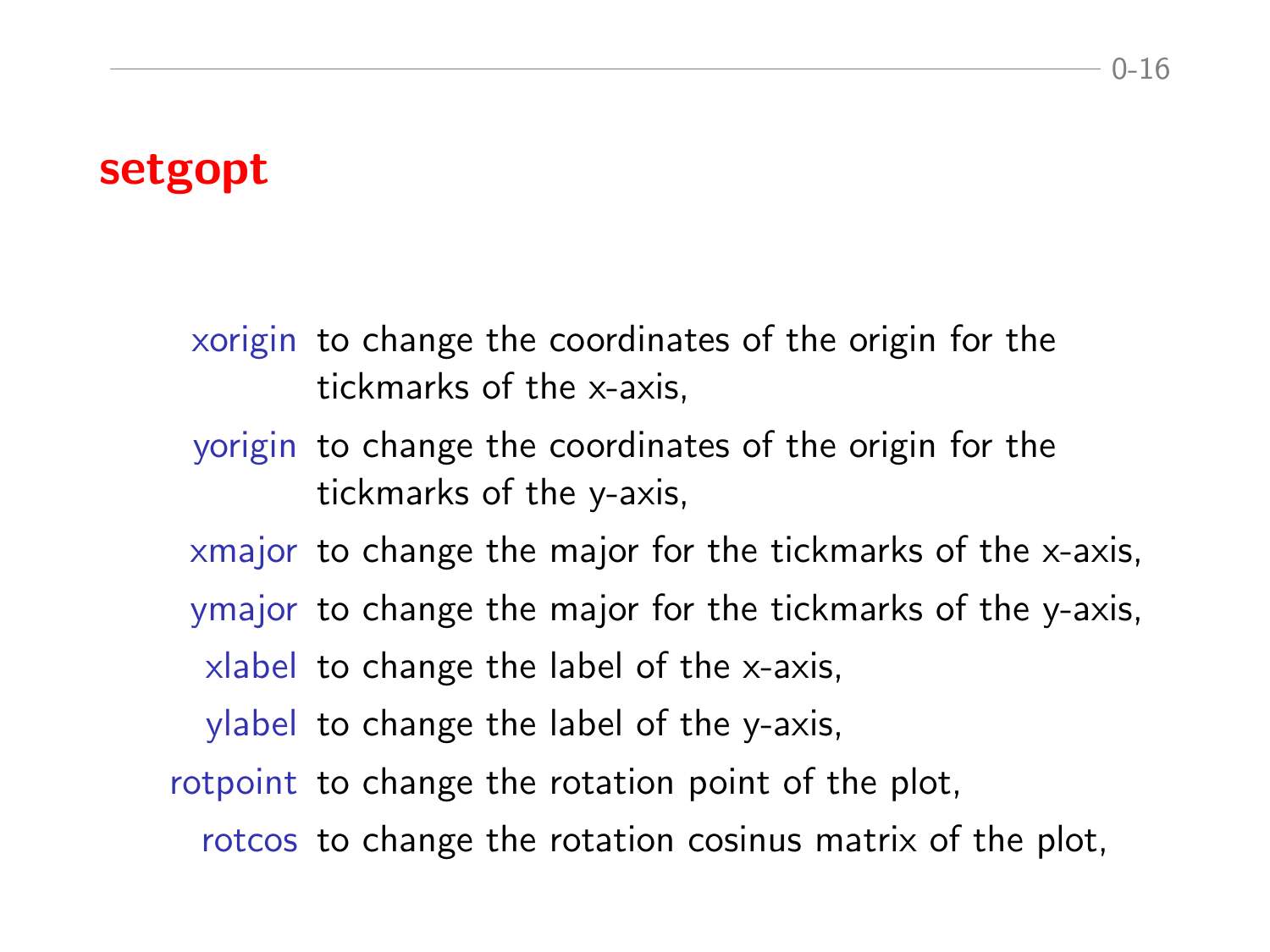#### setgopt

border to control the frame around the plot, scal to change the scale matrix, transl to change the translation vector, xaxis to turn the x-axis either on  $(=1)$  or off  $(=0)$ . yaxis to turn the y-axis either on  $(=1)$  or off  $(=0)$ , zaxis to turn the z-axis either on  $(=1)$  or off  $(=0)$ , fonttype to set the font type used for labels and title, dispsize to change the size of the window with display/graphs, disppos to change the position of the window with display/graphs.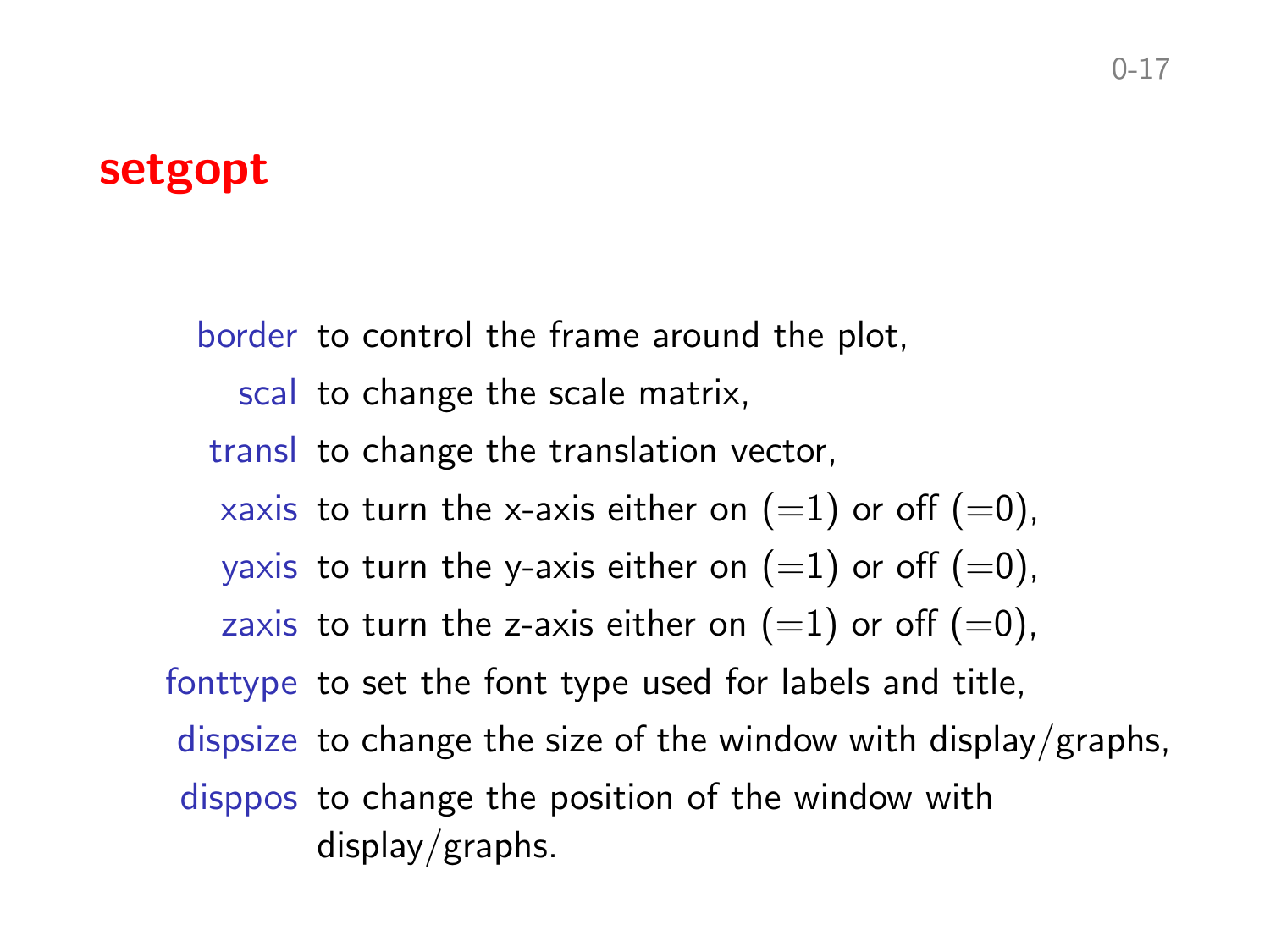```
1 \times = 1:1002 \sqrt{v} = sqrt(x)3 \mid \text{data} = x^{\star}y4 \mid d = \text{createdisplay} (1, 1)5 \, \text{show}(d,1,1,data)6 \mid \text{title} = "Plot of Sqrt(x)"7 \text{ | ylabel = "y = sqrt(x) "}8 setgopt (d, 1, 1, "title", title, "xlabel", "x", "ylabel"
     ,ylabel )
```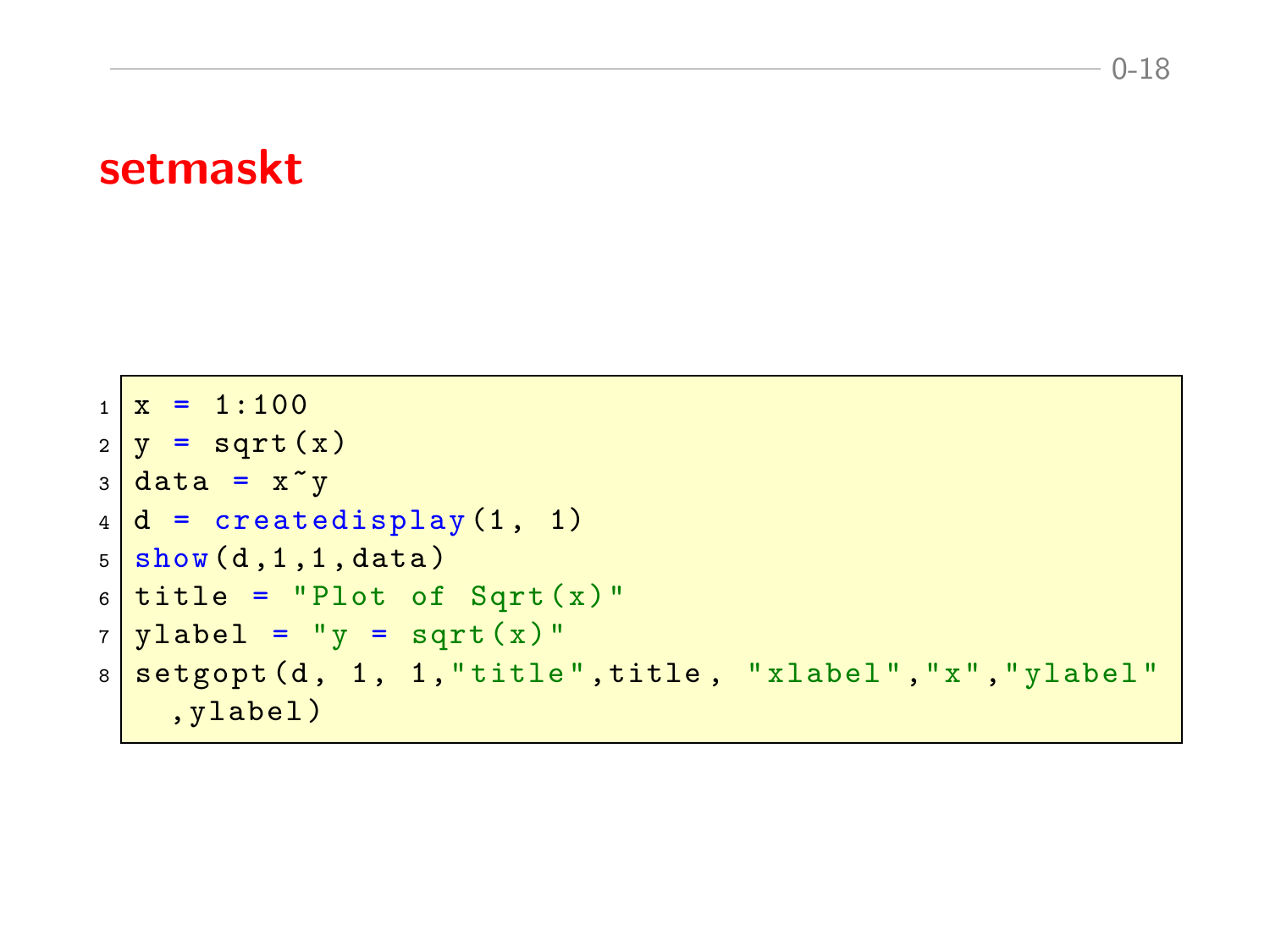```
1 \times = 1:1002 \times 2 \times 7 = \sin(x)/20 + uniform (100, 1) /10
3 \mid d = \text{createdisplay}(2, 2)4 \midshow (d, 1, 1, x^*y)
5 \text{ show} (d, 1, 2, x^{\texttt{T}} y)6 \midshow (d, 2, 1, x^{\sim}y)7 \text{ show} (d, 2, 2, x^{\texttt{-v}})s setgopt (d, 1, 1, "title", "default")9 \mid \text{title12} = " \text{ylim} = (-4) \mid 4, \text{ xlim} = 0 \mid 50"10 setgopt (d, 1, 2, "title", title12, "ville2, "10", (-4) |4," xlim"" ,0|50)
11 title21 = "ymajor = 0.3, xmajor = 15"
12 setgopt (d, 2, 1, "title", title21," ymajor", 0.3, "xmajor",15)
13 \mid \text{title22} = "yoffset = 13 | 13, xoffset = 20 | 20"
14 setgopt (d ,2 ,2 ," title ",title22 ," yoffset " ,13|13 ,"
     xoffset " ,20|20)
```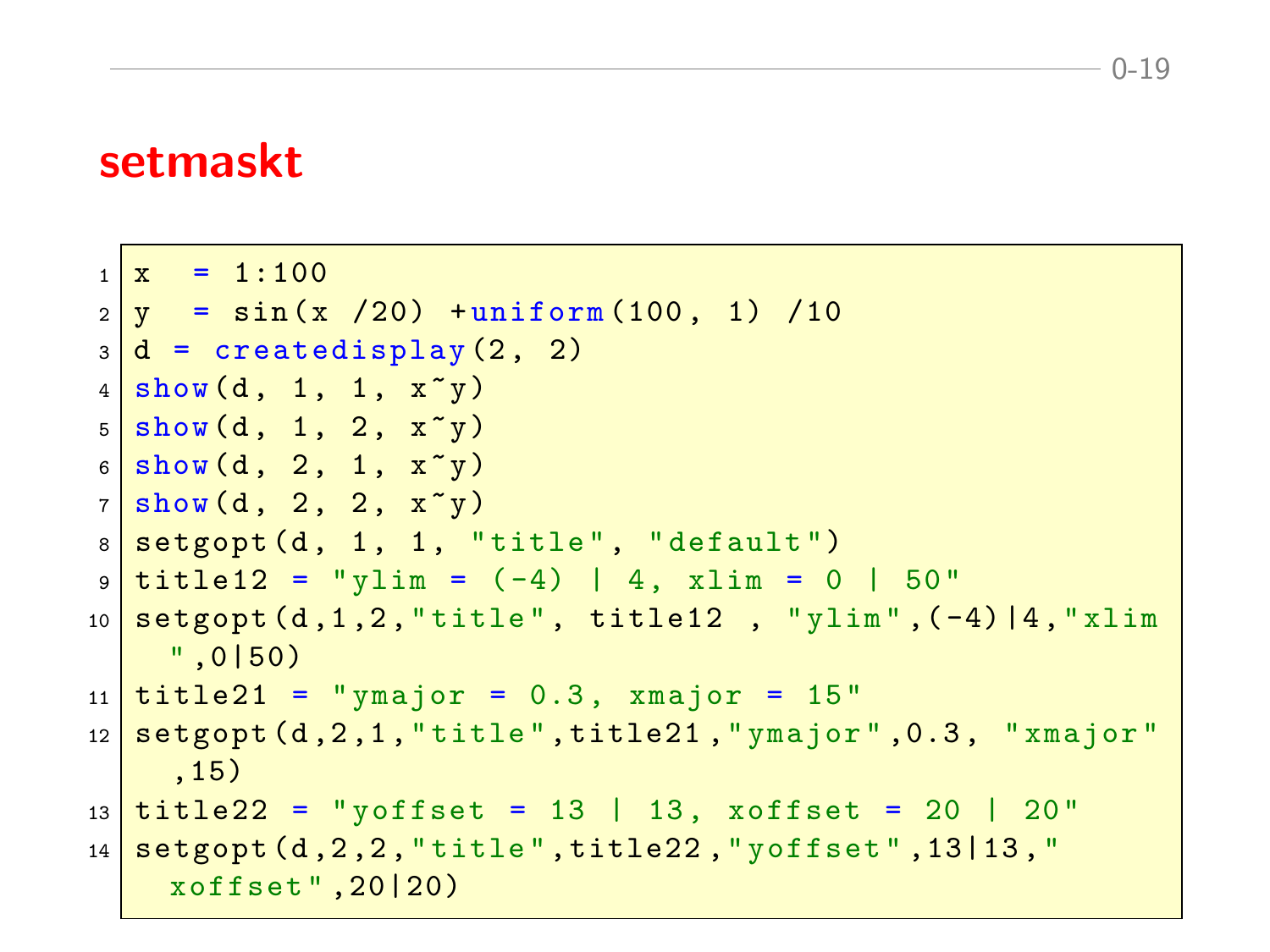